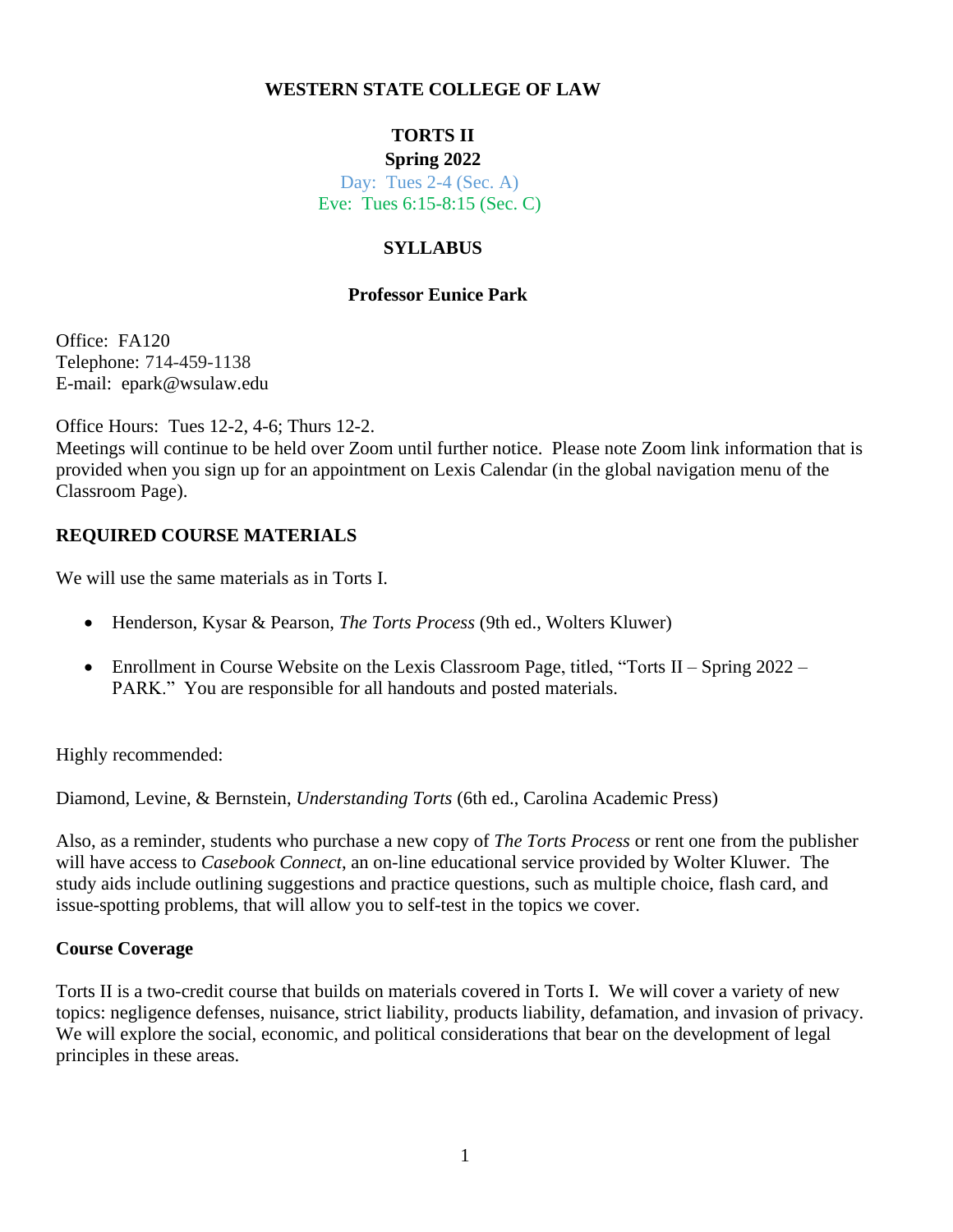# **ATTENDANCE**

Class attendance is mandatory. In Standard 308(a), the American Bar Association states that law schools must require regular and punctual class attendance. *A student in the day section may not be absent for more than four classes. A student in the night section may not be absent for more than two classes.* A student with absences exceeding the limit will be subject to administrative dismissal from the course per the WSCL Attendance Policy (reprinted in the Student Handbook). *You are responsible for keeping track of the number of absences you accumulate.*

## **COURSE REQUIREMENTS**

Students earn a numeric grade for the course. The final course grade will be based on the midterm (15%), the final exam (80%), and Participation & Professionalism (5%).

### **Participation and Professionalism**

Success in law school requires an active and professional learning environment. For volunteer participation, quality is valued over quantity, and all views are welcome. 5% of your final course grade will be based on the quality and quantity of your contributions to class discussions; completion and timely submission of assignments; attendance and punctuality; and respect for others and general conduct during class.

You may not record this class without my prior approval. *This includes taking pictures of class material.* Students in violation of these policies may be referred to the Associate Dean for Academic Affairs.

### **OUTSIDE PREPARATION**

Torts is a bar-tested topic and a graduation requirement. You should anticipate that, on average, preparing your weekly case reading and brief writing will take you a minimum of two hours or more for every one hour of class time. Since Torts II is a two-unit class, you should estimate your preparation for class to require four (4) or more hours outside of class to complete.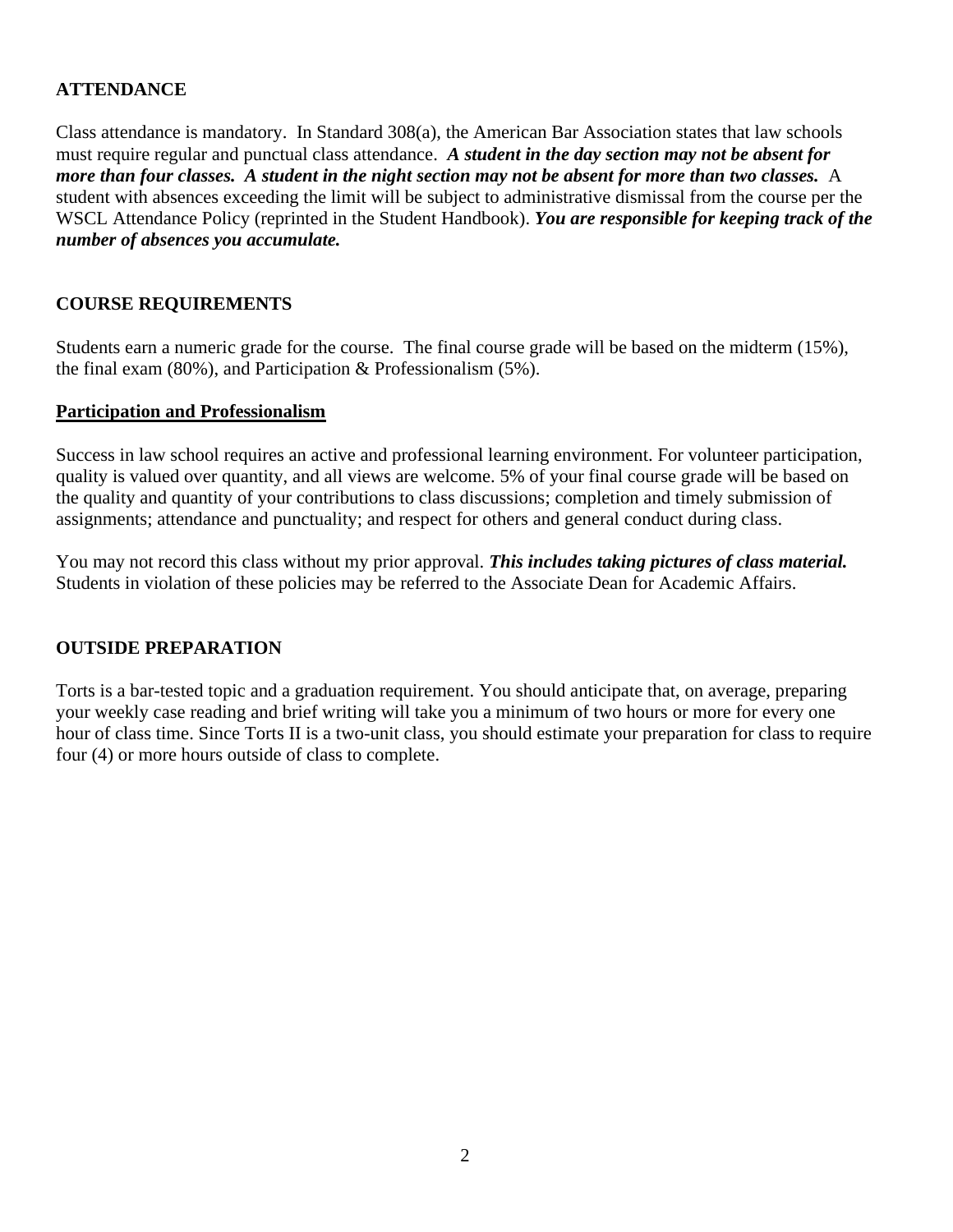# **LEARNING GOALS**

The learning objectives for Torts II include both mastery of skills and doctrinal knowledge. Below you will find a list of the key skills that will be practiced and developed.

- Issue Spotting: Identify the appropriate legal question arising out of a fact pattern.
- Rule Statement: Understand the substantive legal rules courts and legislatures have developed over time in attempting to assess responsibility for losses suffered by individuals in various contexts; and be able to state an accurate paraphrase of applicable rules, including appropriate legal terms of art.
- Rule Interpretation and Application: Apply and distinguish rules in relation to a hypothetical set of facts, with appropriate explanation of the relevance of the facts to the outcome of the dispute, including the strengths and weaknesses of the argument.
- Policy: Understand, and think critically about, the economic and social policy considerations behind the legal rules and the application of the rule to the legal controversy.
- Identify issues that attorneys encounter in everyday tort law practice.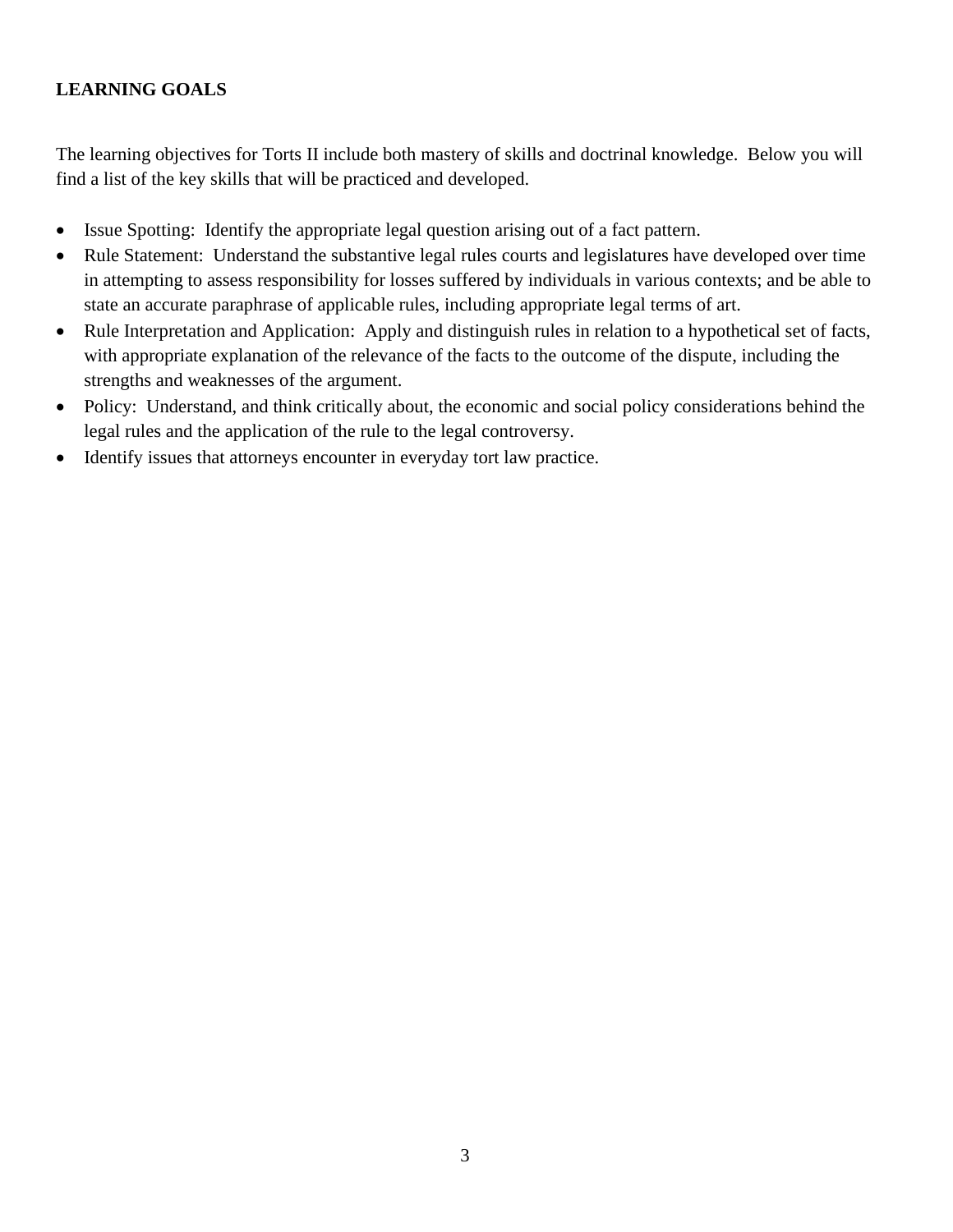# **WEEKLY SCHEDULE**

This syllabus is subject to change as topics, readings and assignments may be adapted as needed to fit the pace of our class. Supplemental readings or assignments may be posted on the Classroom Page. You are responsible for all handouts and materials.

| <b>Class Schedule</b> | <b>Topic</b>               | <b>Readings</b>                                                                                                                                   | <b>Cases</b>                                                                                          |
|-----------------------|----------------------------|---------------------------------------------------------------------------------------------------------------------------------------------------|-------------------------------------------------------------------------------------------------------|
|                       |                            | Complete the reading<br>assignments in advance of<br>the class session, in the<br>order listed below.                                             |                                                                                                       |
|                       |                            | All reading assignments<br>are to The Torts Process,<br>Henderson, Kysar,<br>Pearson, 9th edition,<br>unless otherwise<br>specified.              |                                                                                                       |
|                       |                            | Reading assignments do<br>not include any exercises<br>that may be interspersed<br>or at the end of chapters,<br>unless specifically<br>assigned. |                                                                                                       |
| Week 1                | <b>Course Introduction</b> | Read Syllabus.                                                                                                                                    |                                                                                                       |
| 1/18                  | <b>Negligence Defenses</b> | 406-410, 419-423, 427-<br>430                                                                                                                     | Butterfield v. Forrester (406)<br>Davies v. Mann (407)<br>Knight v. Jewett (427)                      |
| Week 2<br>1/25        | Negl Defenses cont'd       | 410-419, 430-438                                                                                                                                  | Meistrich v. Casino Arena<br>Attractions, Inc. (410)<br>Stelluti v. Casapenn Enterprises,<br>LLC(414) |
|                       |                            |                                                                                                                                                   |                                                                                                       |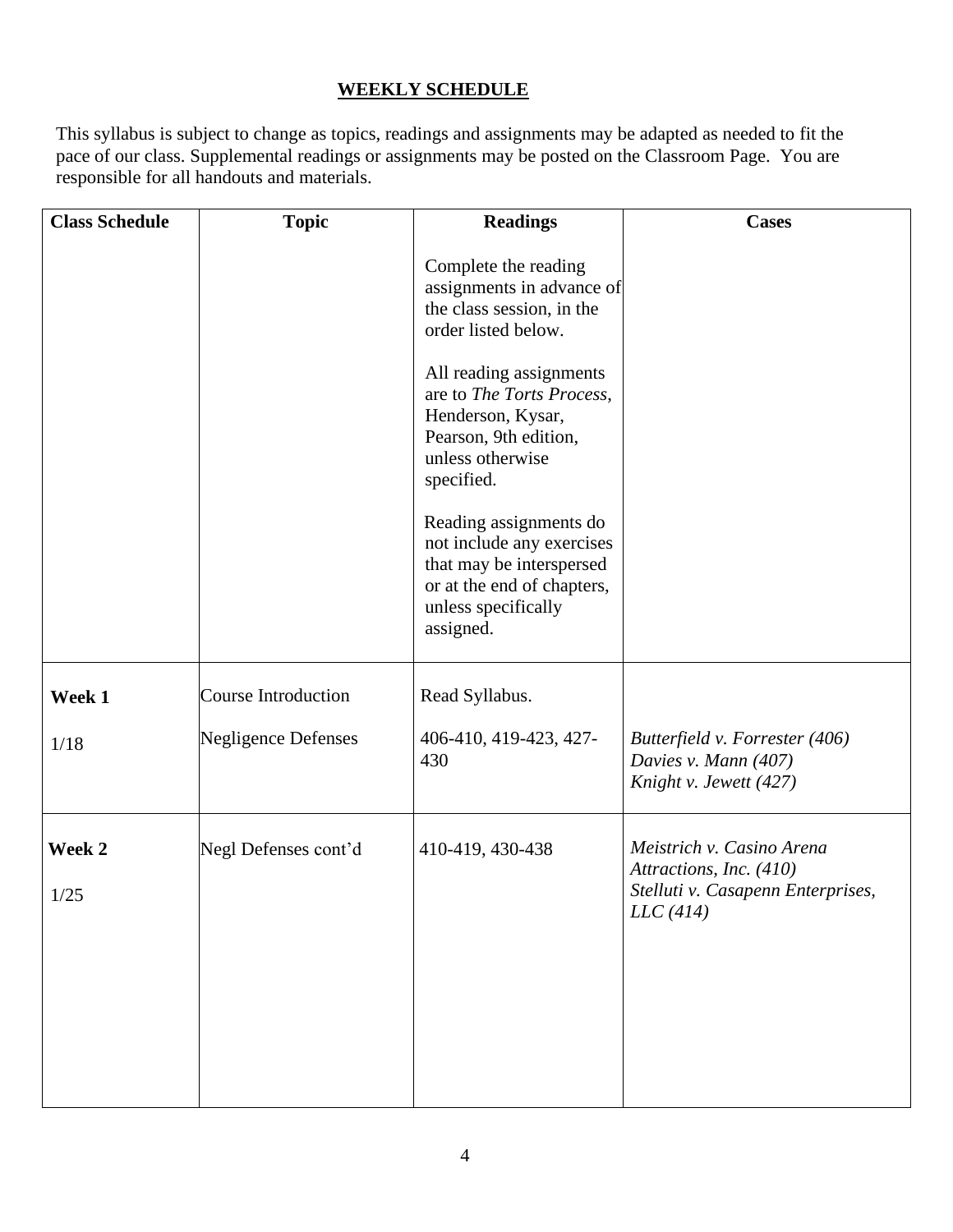| Week 3<br>2/1                              | <b>Review of Trespass</b><br>Nuisance<br>Strict Liability:<br>Animals | 439-448; materials posted<br>on classroom page<br>481-485 |                                                                                                                                                                                                |
|--------------------------------------------|-----------------------------------------------------------------------|-----------------------------------------------------------|------------------------------------------------------------------------------------------------------------------------------------------------------------------------------------------------|
|                                            |                                                                       |                                                           |                                                                                                                                                                                                |
| Week 4<br>2/8                              | <b>Strict Liability:</b><br><b>Abnormally Dangerous</b><br>Conditions | 486-499 (top)<br>507-512                                  | Rylands v. Fletcher (488)<br>Turner v. Big Lake Oil (489)<br>Siegler v. Kuhlman (492)<br>Toms v. Calvary Assembly of God<br>(507)<br>Foster v. Preston Mill (510)                              |
|                                            | Vicarious Liability                                                   | 159-62; materials posted<br>on classroom page             |                                                                                                                                                                                                |
| Week 5<br>2/15                             | <b>Products Liability:</b><br>Introduction<br>1. Manufacturing        | 515-528, 249-252, 528-<br>539                             | MacPherson v. Buick Motor Co.<br>(517)<br>Henningsen v. Bloomfield Motors<br>(522)<br>Escola v. Coca Cola Bottling (249,<br>focus on Traynor concurrence)<br>Vandemark v. Ford Motor Co. (529) |
| No class $2/22$ –<br>Legislative<br>Monday |                                                                       |                                                           |                                                                                                                                                                                                |
| Week 6<br>3/1                              | Wrap up materials;<br><b>Midterm Review</b>                           |                                                           |                                                                                                                                                                                                |
| Week 7<br>3/8                              | <b>Midterm</b>                                                        |                                                           |                                                                                                                                                                                                |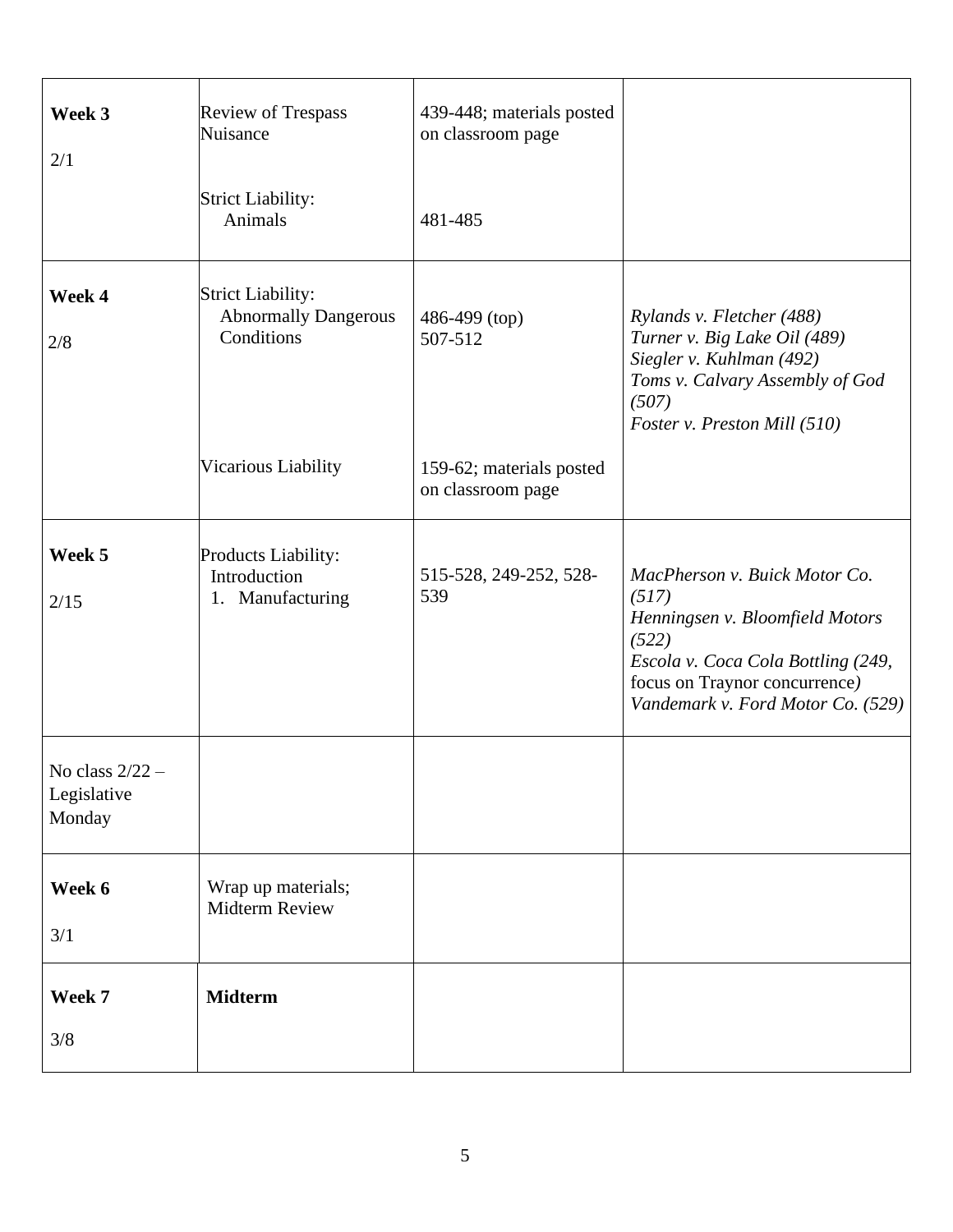| <b>Spring Break</b><br>$3/14 - 3/20$ |                                                                   |                                                                                   |                                                                                                                                                                  |
|--------------------------------------|-------------------------------------------------------------------|-----------------------------------------------------------------------------------|------------------------------------------------------------------------------------------------------------------------------------------------------------------|
| Week 8<br>3/22                       | Post-Midterm Review<br>Products Liability:<br>2. Design           | 582 (bottom)-594,<br>569-578 (top)                                                | Heaton v. Ford Motor Co. (582)<br>Soule v. General Motors (587)<br>Troja v. Black & Decker (569)<br>Parish v. JumpKing (575) (design)                            |
| Week 9<br>3/29                       | Products Liability:<br>3. Warning<br><b>Causation</b> ; Defenses  | 568-569, 578-579, 599-<br>616<br>545-561                                          | Parish v. JumpKing (578) (warning)<br>Sheckells v. AGV Corp. (599)<br>Moore v. Ford $(608)$<br>Union Pump v. Allbritton (547)<br>Murray v. Fairbanks Morse (554) |
| Week 10<br>4/5                       | Defamation: Common law                                            | 801-830                                                                           | Chau v. Lewis $(808)$<br>$+$ squibs                                                                                                                              |
| Week 11<br>4/12                      | Defamation: Constitutional<br>law                                 | 833-834 (up to "a"),<br>840-848, 849-856;<br>material posted on<br>classroom page | Gertz v. Robert Welch, Inc. (841)<br>Milkovich v. Lorain Journal Co.<br>(849)                                                                                    |
| Week 12<br>4/19                      | Invasion of Privacy:<br>Overview<br>1. Intrusion<br>2. Disclosure | 859-872<br>874-884 (top)                                                          | Hamberger v. Eastman (863)<br>Shulman v. Group W (867)<br>Diaz v. Oakland Tribune (874)                                                                          |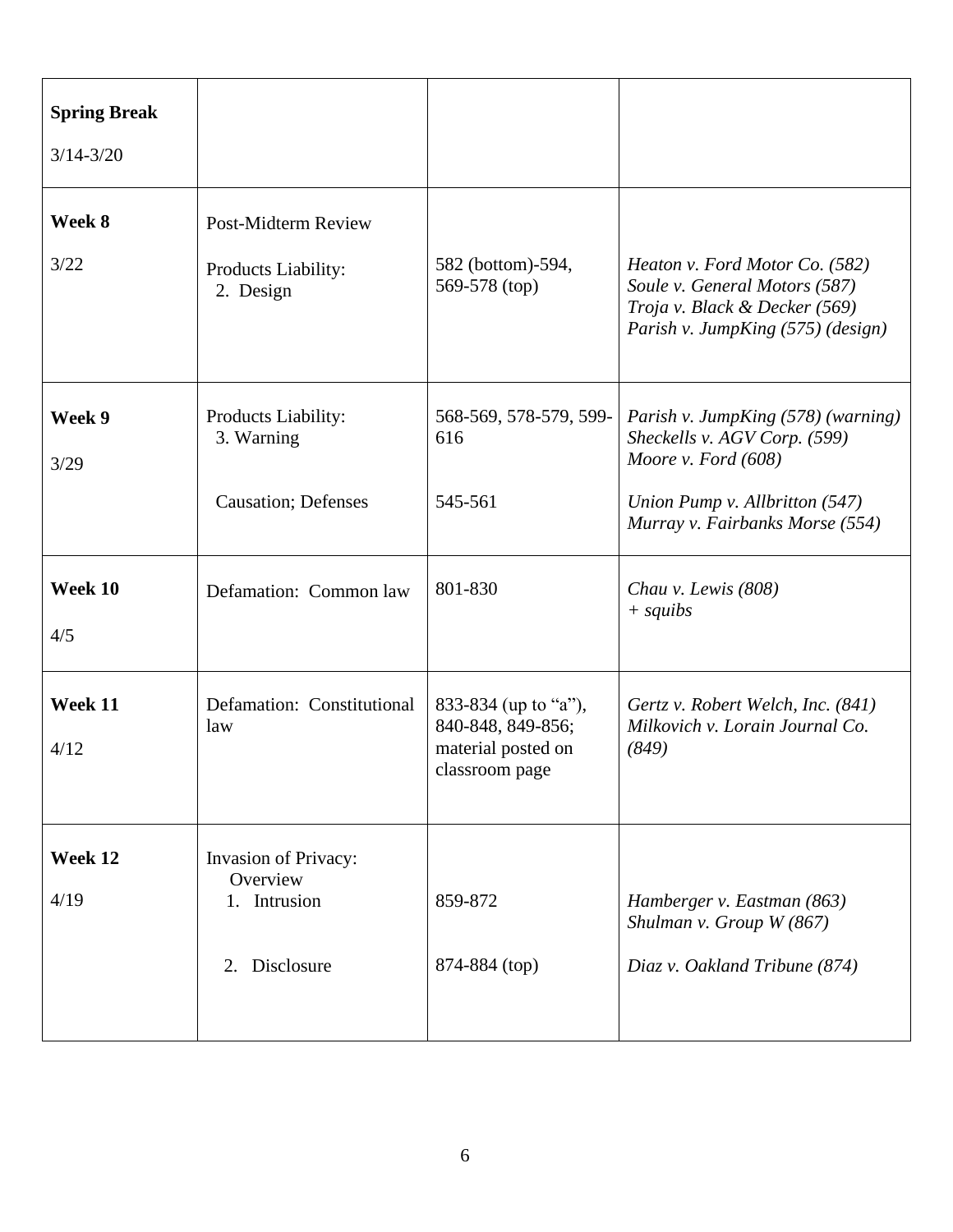| Week 13<br>4/26                                                                   | <b>Invasion of Privacy:</b><br>3. False Light<br>4. Appropriation/<br>Publicity | 892-907    | Godbehere v. Phoenix Newspapers<br>(892)<br>In Re NCAA Student-Athlete Name &<br>Likeness Licensing Litigation (900) |
|-----------------------------------------------------------------------------------|---------------------------------------------------------------------------------|------------|----------------------------------------------------------------------------------------------------------------------|
| Week 14                                                                           | <b>Course Review</b>                                                            | <b>TBA</b> |                                                                                                                      |
| 5/3                                                                               | Workshop                                                                        |            |                                                                                                                      |
| <b>WEEK 15:</b><br><b>READING</b><br><b>WEEK</b><br>Reading period<br>$5/4 - 5/6$ |                                                                                 |            |                                                                                                                      |
| <b>FINAL EXAM</b><br>{Date TBA}                                                   |                                                                                 |            |                                                                                                                      |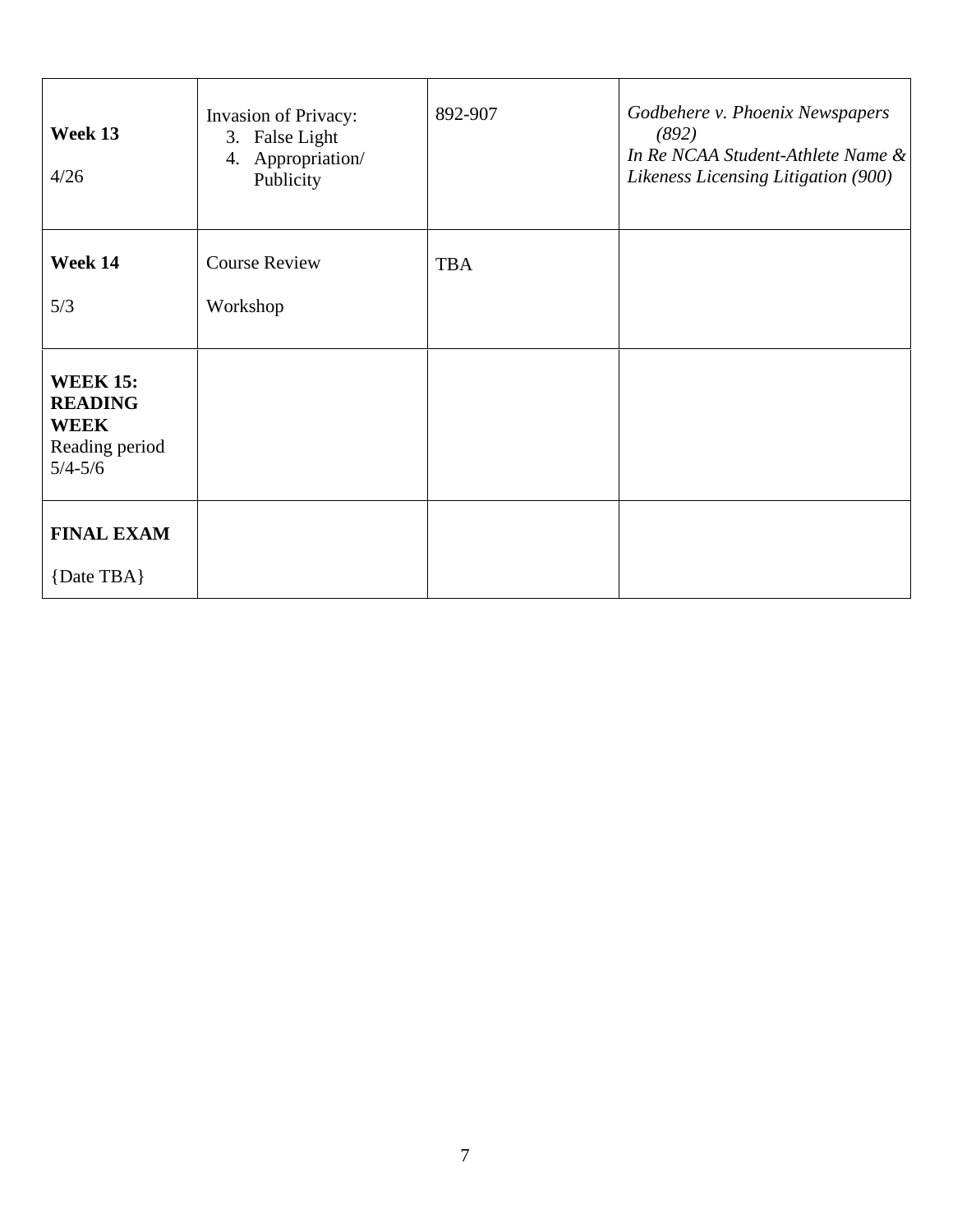# **DISABILITY SERVICES STATEMENT:**

Western State College of Law provides accommodations to qualified students with disabilities. The **Disabilities** Services Office assists qualified students with disabilities in acquiring reasonable and appropriate accommodations and in supporting equal access to services, programs, and activities at Western State College of Law.

To seek reasonable accommodations, a student must contact Senior Assistant Dean Donna Espinoza, Student Services Director and Disabilities Services Coordinator, whose office is in the Students Services Suite. Dean Espinoza's phone number and email address are: (714) 459-1117; [despinoza@wsulaw.edu.](about:blank) When seeking accommodations, a student should notify Dean Espinoza of her or his specific limitations and, if known, her or his specific requested accommodations. Students who seek accommodations will be asked to supply medical documentation of the need for accommodation. Classroom accommodations are not retroactive, but are effective only upon the student sharing approved accommodations with the instructor or professor. Therefore, students are encouraged to request accommodations as early as feasible with Dean Espinoza to allow for time to gather necessary documentation. If you have a concern or complaint in this regard, please notify Dean Espinoza; or please notify Dean Allen Easley at [aeasley@wsulaw.edu](about:blank) or (714) 459-1168. Complaints will be handled in accordance with the College of Law's "Policy against Discrimination and Harassment."